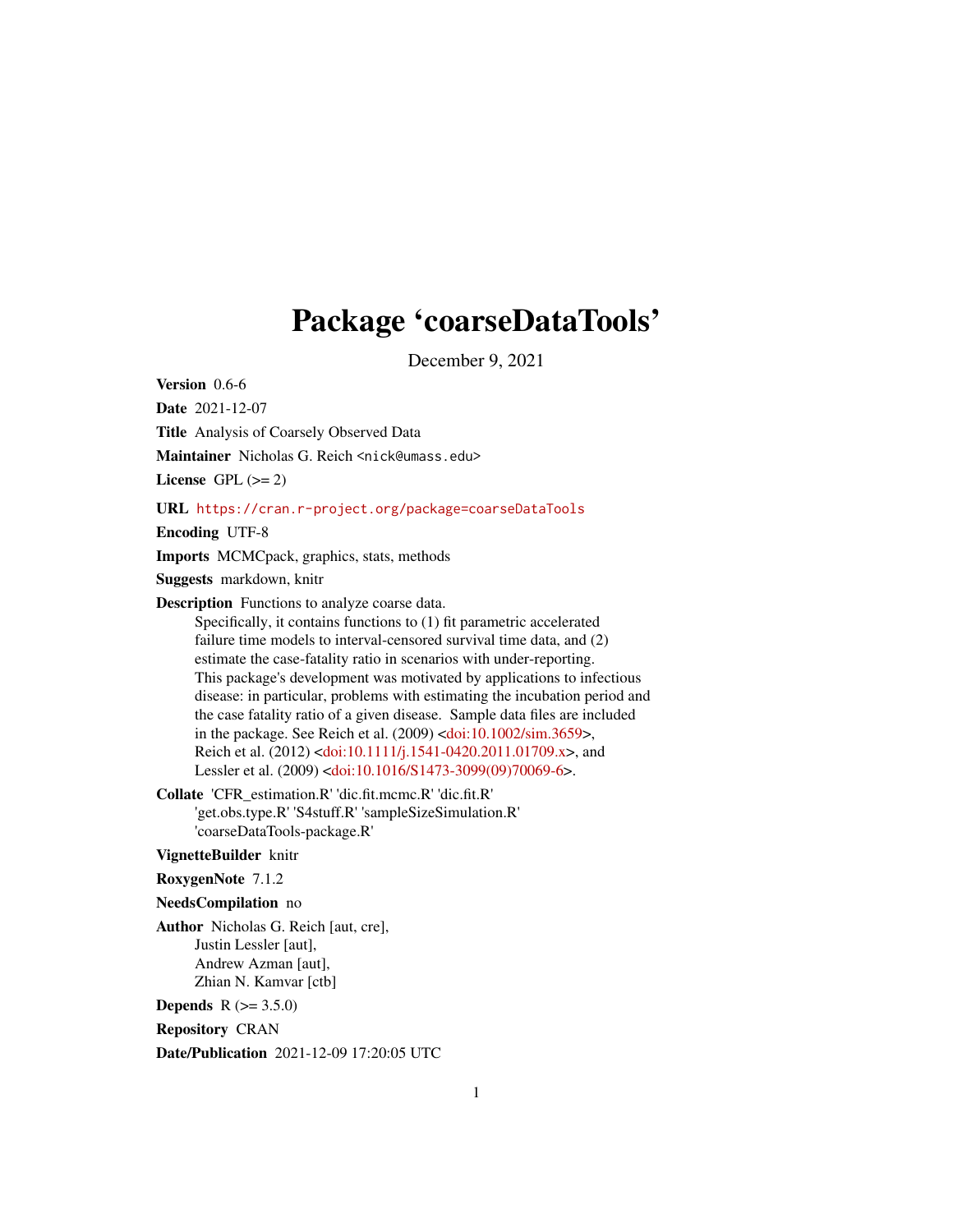# <span id="page-1-0"></span>R topics documented:

| Index | 18 |
|-------|----|

<span id="page-1-1"></span>

cd.fit *An S4 Class that stores a fitted coarse data object*

#### Description

This is the output from dic.fit(), which contains the important bits of information about the model fit and key options used.

## **Slots**

- ests: Matrix of class "numeric". This matrix summarizes the results of fitting the model. Rows correspond to the first parameter , the second parameter and then percentiles specified by the ptiles argument. Columns correspond to the point estimate, the lower and upper bounds on the 95% confidence interval and the standard error of the point estimate. If the maximization does not converge, this matrix is filled with NAs.
- conv: Object of class "numeric". A value of 1 indicates successful convergence; 0 indicates unsuccessful convergence.
- MSG: Object of class "character". The error message returned from optim() if the routine fails to converge.
- loglik: Object of class "numeric". Value of the estimated maximum log-likelihood.
- samples: Object of class "data.frame". Data frame of bootstrap estimates of parameters (if bootstraps were performed).
- data: Object of class "data.frame". Original data used to fit model.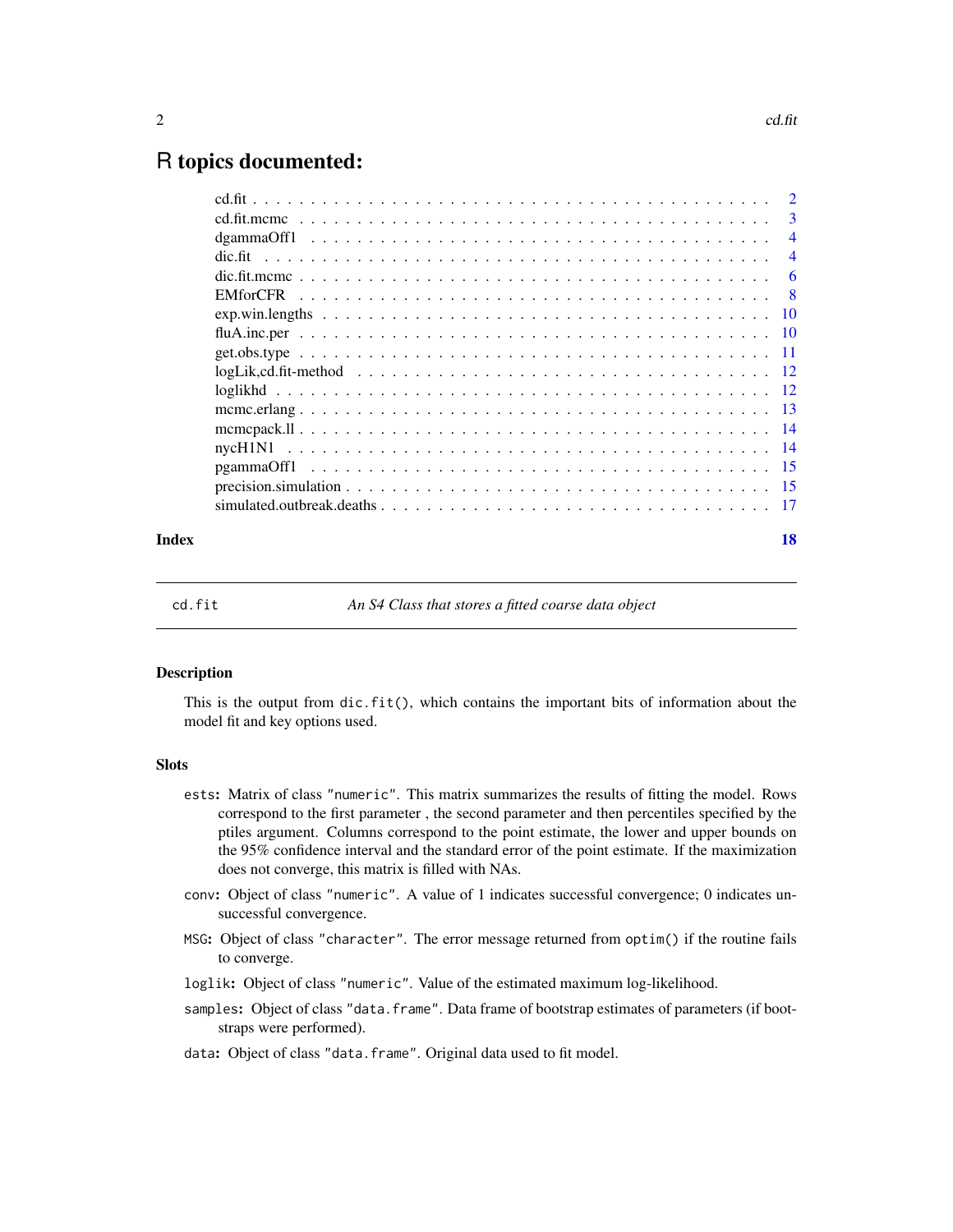#### <span id="page-2-0"></span>cd.fit.mcmc 3

- dist: Object of class "character". Failure time distribution fit to data. "L" for log-normal, "G" for gamma, "W" for Weibull, and "E" for Erlang.
- inv.hessian: Object of class "matrix". The inverse of the hessian matrix for the likelihood surface at the MLE. Used to determine the standard errors for the percentiles. Note that optimization is done on a transformed scale with all parameters logged for all distributions except the first parameter of the log-normal distribution.
- est.method: Object of class "character". Method used for estimation.
- ci.method: Object of class "character". Method used for estimation of confidence/credible intervals.

cd.fit.mcmc *An S4 Class that stores a MCMC fit coarse data object*

#### **Description**

This is the output from dic.fit.mcmc(), which contains the important bits of information about the model fit and key options used.

# **Slots**

- ests: Matrix of class "numeric". This matrix summarizes the results of fitting the model. Rows correspond to the first parameter , the second parameter and then percentiles specified by the ptiles argument. Columns correspond to the point estimate, the lower and upper bounds on the 95% credible interval and the standard error of the point estimate.
- conv: Object of class "numeric". Not used in with dic.fit.mcmc
- MSG: Object of class "character". The error message returned from optim() if the routine fails to converge.
- loglik: Object of class "numeric". Not used in with dic.fit.mcmc.
- samples: Object of class "data.frame". Data frame of posterior draws of parameters.
- data: Object of class "data.frame". Original data used to fit model.
- dist: Object of class "character". Failure time distribution fit to data. "L" for log-normal, "G" for gamma, "W" for Weibull, and "E" for Erlang.
- inv.hessian: Object of class "matrix". Not used in with dic.fit.mcmc.
- est.method: Object of class "character". Method used for estimation.
- ci.method: Object of class "character". Method used for estimation of confidence/credible intervals.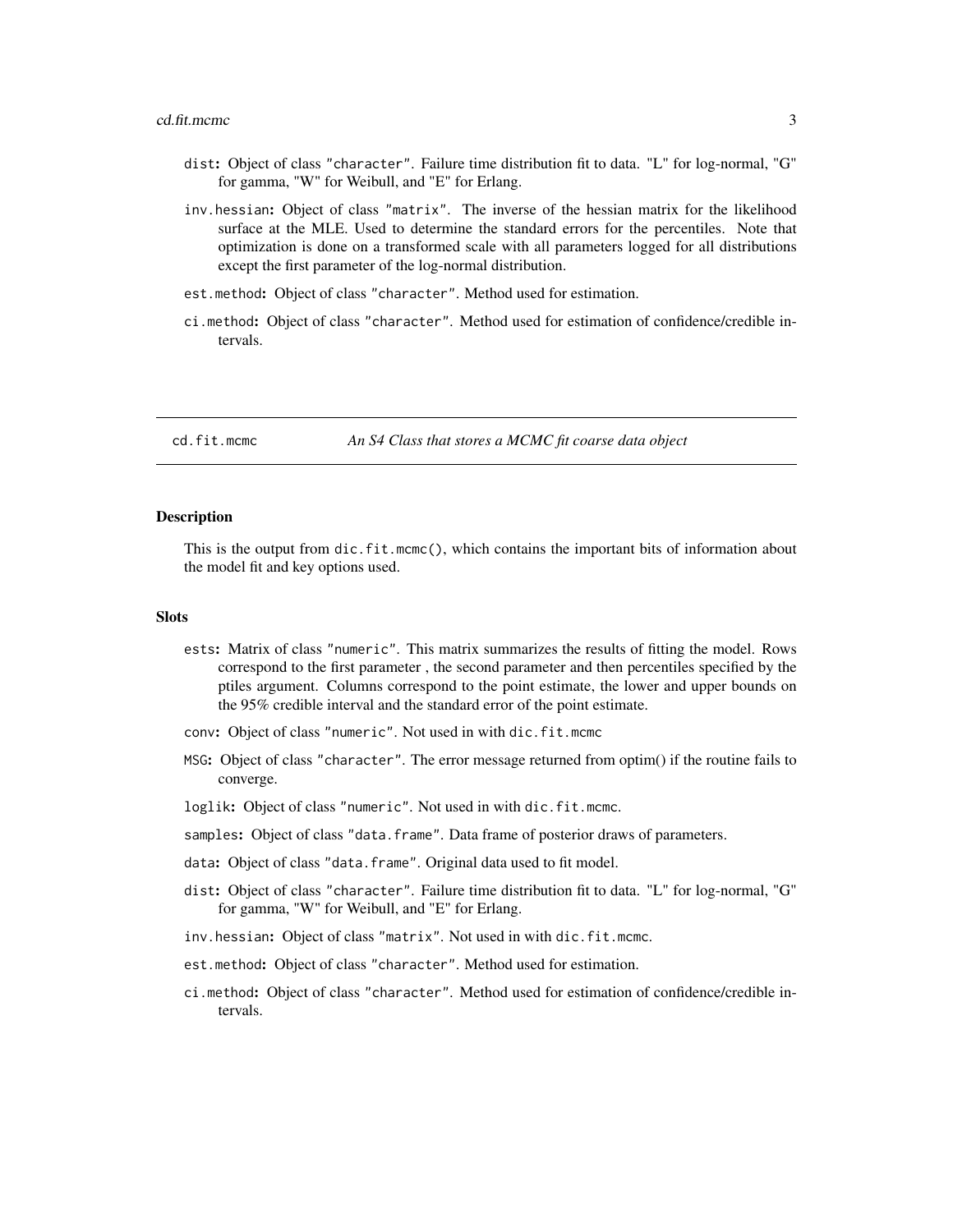<span id="page-3-0"></span>

# **Description**

Function that calculates dgamma with a offset of 1 (i.e., 1 is equivalent to 0)

#### Usage

```
dgammaOff1(x, replace 0 = FALSE, ...)
```
#### Arguments

| х        | value to calculate dgamma at     |
|----------|----------------------------------|
| replace0 | should we replace 0 with epsilon |
| .        | other parameters to dgamma       |

#### Value

dgamma offset

<span id="page-3-1"></span>

dic.fit *censored survival data*

#### Description

dic.fit fits a parametric accelerated failure time model to survival data. It was developed with the application to estimating incubation periods of infectious diseases in mind but is applicable to many general problems. The data can be a mixture of doubly interval-censored, single interval-censored or exact observations from a single univariate distribution. Currently, three distributions are supported: log-normal, gamma, and Weibull. (The Erlang distribution is supported in the dic.fit.mcmc function, which implements an MCMC version of this code.) We use a consistent (par1, par2) notation for each distribution, they map in the following manner:

> $Log-normal(meanlog = par1, sdlog = par2)$  $Gamma(shape = par1, scale = par2)$  $Weibull(shape = par1, scale = par2)$

Standard errors of parameters can be computed using closed-form asymptotic formulae or using a bootstrap routine for log-normal and gamma models. Currently, bootstrap SEs are the only option for the gamma models, which do not have a closed form for the percentiles.  $\text{dic.fit}()$  calculates asymptotic SEs by default, or whenever the n.boots option is set to 0. To compute bootstrap SEs, just set n. boots to be greater than zero. dic. fit.mcmc also allows for Markov Chain Monte Carlo fitting of these three parametric models and Erlang models as well.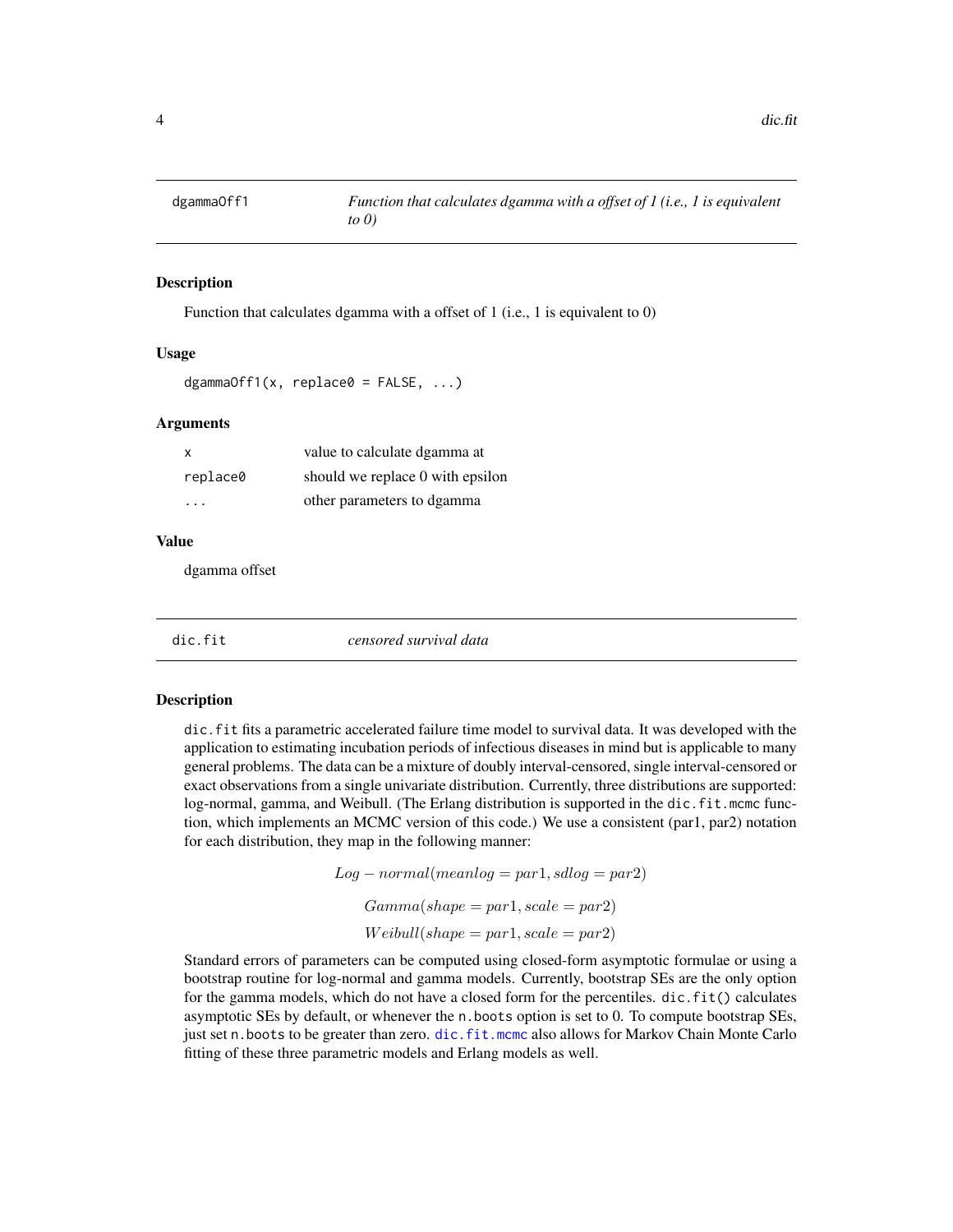<span id="page-4-0"></span>dic.fit 5

# Usage

```
dic.fit(
  dat,
  start.par2 = \log(2),
 opt.method = "L-BFGS-B",
 par1.int = c(log(0.5), log(13)),par2.int = c(log(1.01), log(log(5))),
 ptiles = c(0.05, 0.95, 0.99),
  dist = "L",n.boots = \theta,
  ...
\mathcal{L}
```
# Arguments

| a matrix with columns named "EL", "ER", "SL", "SR", corresponding to the left<br>(L) and right $(R)$ endpoints of the windows of possible exposure $(E)$ and symp-<br>tom onset (S). Also, a "type" column must be specified and have entries with 0,<br>1, or 2, corresponding to doubly interval-censored, single interval-censored or<br>exact observations, respectively. |  |
|-------------------------------------------------------------------------------------------------------------------------------------------------------------------------------------------------------------------------------------------------------------------------------------------------------------------------------------------------------------------------------|--|
| starting value for 2nd parameter of desired distribution                                                                                                                                                                                                                                                                                                                      |  |
| method used by optim                                                                                                                                                                                                                                                                                                                                                          |  |
| the log-scale interval of possible median values (in the same units as the obser-<br>vations in dat). Narrowing this interval can help speed up convergence of the<br>algorithm, but care must be taken so that possible values are not excluded or<br>that the maximization does not return a value at an endpoint of this interval.                                         |  |
| the log-scale interval of possible dispersion values                                                                                                                                                                                                                                                                                                                          |  |
| percentiles of interest                                                                                                                                                                                                                                                                                                                                                       |  |
| what distribution to use to fit the data. Default "L" for log-normal. "G" for<br>gamma, and "W" for Weibull.                                                                                                                                                                                                                                                                  |  |
| number of bootstrap resamples (0 means that asymptotic results are desired)                                                                                                                                                                                                                                                                                                   |  |
| additional options passed to optim                                                                                                                                                                                                                                                                                                                                            |  |
|                                                                                                                                                                                                                                                                                                                                                                               |  |

# Value

a cd.fit S4 object.

# References

Reich NG et al. Statistics in Medicine. Estimating incubation periods with coarse data. 2009. <https://pubmed.ncbi.nlm.nih.gov/19598148/>

# See Also

[cd.fit](#page-1-1), [dic.fit.mcmc](#page-5-1)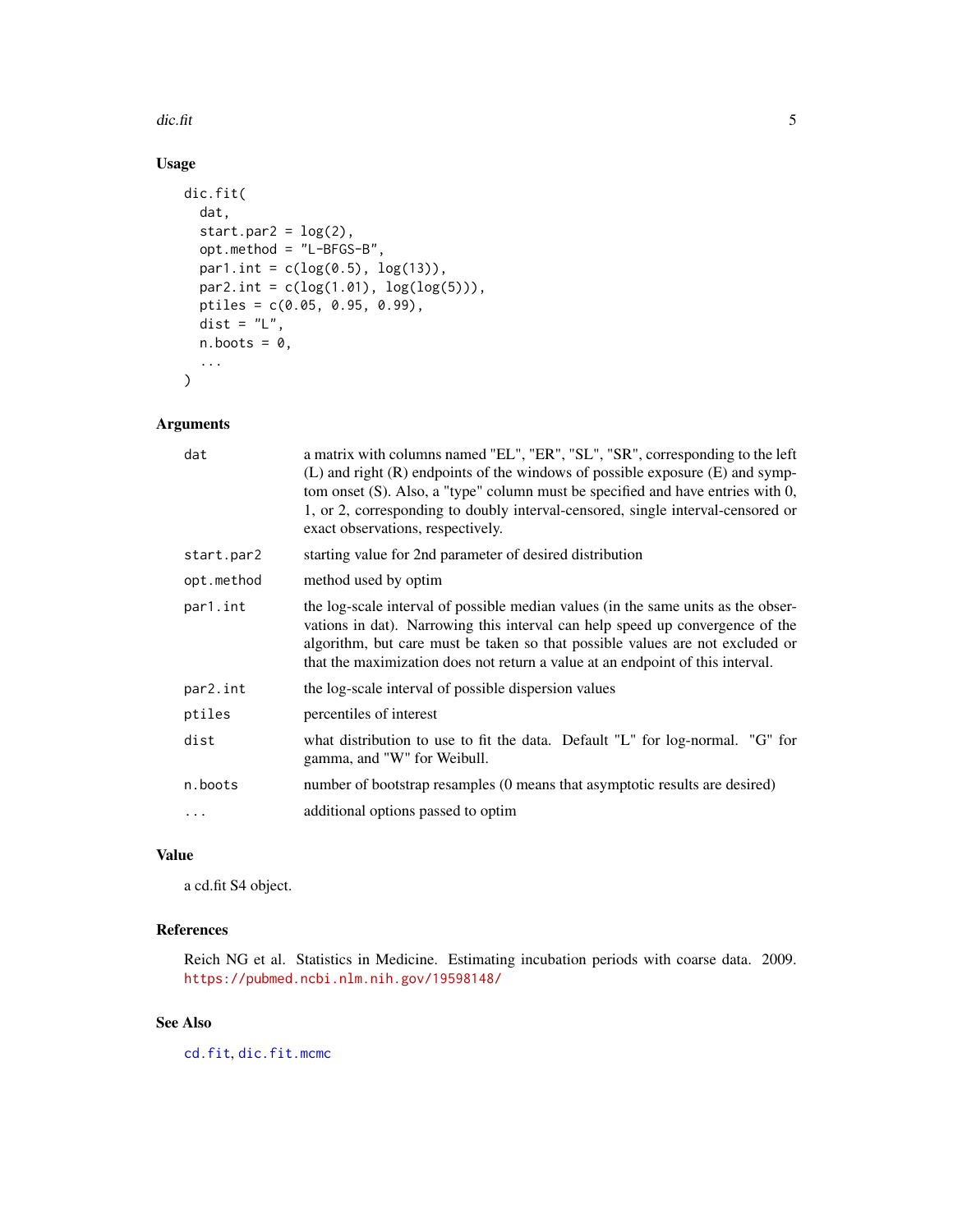# Examples

```
data(fluA.inc.per)
dic.fit(fluA.inc.per, dist="L")
```
<span id="page-5-1"></span>dic.fit.mcmc *Fits the distribution to the passed-in data using MCMC as implemented in MCMCpack.*

# Description

Similar to [dic.fit](#page-3-1) but uses MCMC instead of a direct likelihood optimization routine to fit the model. Currently, four distributions are supported: log-normal, gamma, Weibull, and Erlang. See Details for prior specification.

# Usage

```
dic.fit.mcmc(
  dat,
 prior.par1 = NULL,
 prior.par2 = NULL,
  init.pars = c(1, 1),
 ptiles = c(0.05, 0.95, 0.99),
  verbose = 1000,
  burnin = 3000,
  n.samples = 5000,
 dist = "L",seed = NULL,
  ...
)
```
#### Arguments

| dat        | the data                                                                                                                                   |
|------------|--------------------------------------------------------------------------------------------------------------------------------------------|
| prior.par1 | vector of first prior parameters for each model parameter. If NULL then default<br>parameters are used (as described in Details section).  |
| prior.par2 | vector of second prior parameters for each model parameter. If NULL then default<br>parameters are used (as described in Details section). |
| init.pars  | the initial parameter values (vector length $= 2$ )                                                                                        |
| ptiles     | returned percentiles of the survival survival distribution                                                                                 |
| verbose    | how often do you want a print out from MCMCpack on iteration number and<br>M-H acceptance rate                                             |
| burnin     | number of burnin samples                                                                                                                   |
| n.samples  | number of samples to draw from the posterior (after the burnin)                                                                            |
| dist       | distribution to be used (L for log-normal, W for weibull, G for Gamma, and E<br>for erlang, off1G for 1 day right shifted gamma)           |

<span id="page-5-0"></span>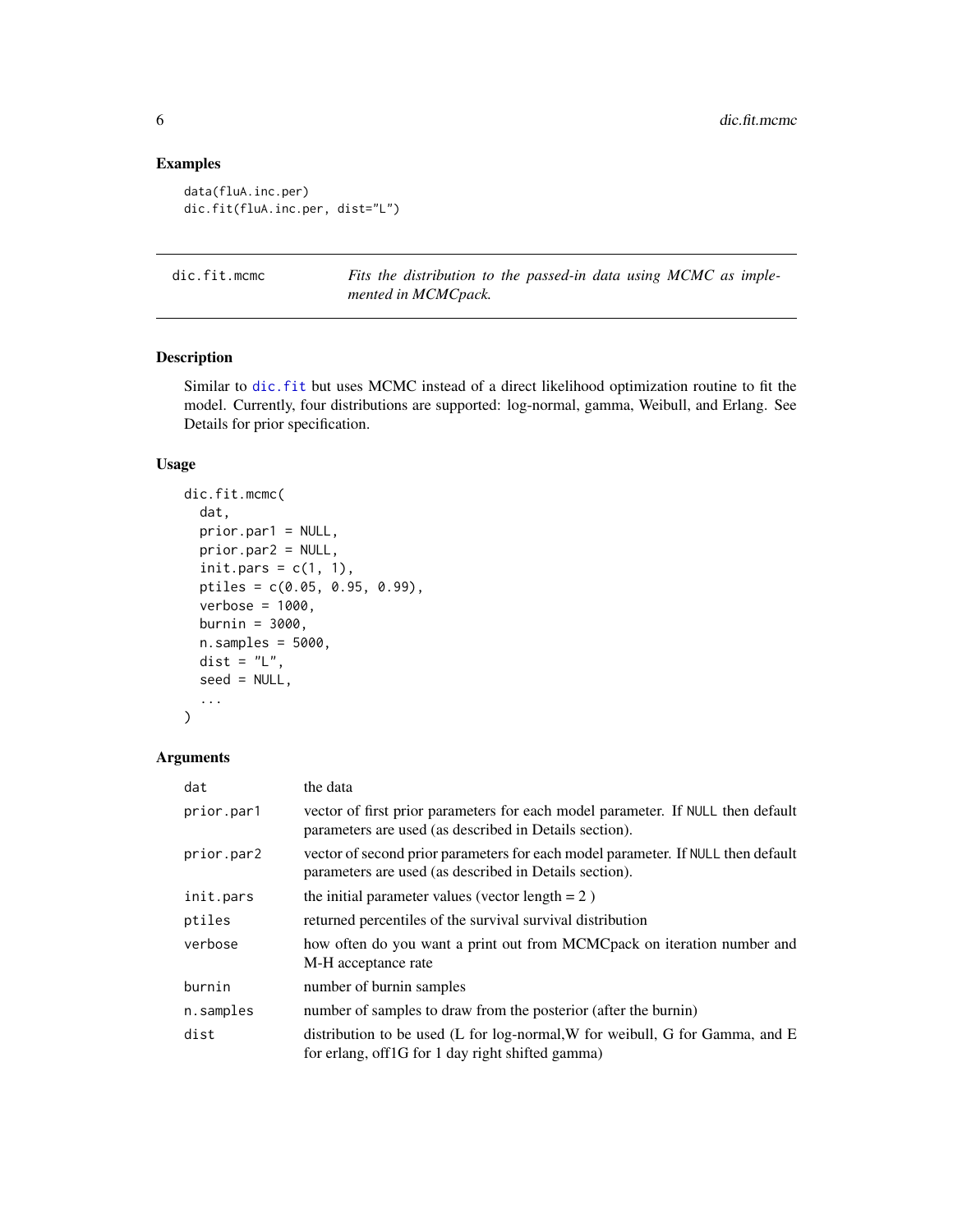# <span id="page-6-0"></span>dic.fit.mcmc 7

| seed     | seed for the random number generator for MCMC |
|----------|-----------------------------------------------|
| $\cdots$ | additional parameters to MCMCmetrop1R         |

# Details

The following models are used:

$$
Log-normalmodel: f(x) = \frac{1}{x * \sigma \sqrt{2 * \pi}} exp{-\frac{(\log x - \mu)^2}{2 * \sigma^2}}
$$

 $Log-normalDefaultPrior: \mu N(0, 1000), log(\sigma) N(0, 1000)$ 

Weibull model: 
$$
f(x) = \frac{\alpha}{\beta} (\frac{x}{\beta})^{\alpha - 1} exp{-\frac{x}{\beta}}^{\alpha}
$$

WeibullDefaultPriorSpecification :  $log(\alpha) N(0, 1000), \beta \text{ Gamma}(0.001, 0.001)$ 

$$
Gamma model: f(x) = \frac{1}{\theta^k \Gamma(k)} x^{k-1} exp{-\frac{x}{\theta}}
$$

 $GammaDefaultPrior Specification: p(k, \theta) \propto \frac{1}{\sigma}$  $\frac{1}{\theta} * \sqrt{k * TriGamma(k) - 1}$ 

(Note: this is Jeffery's Prior when both parameters are unknown), and

$$
Trigamma(x) = \frac{\partial}{\partial x^2} ln(\Gamma(x))
$$

.)

$$
Erlang model: f(x) = \frac{1}{\theta^k (k-1)!} x^{k-1} exp{-\frac{x}{\theta}}
$$

 $ErlangDefaultPrior Specification: k ~ \sim NBinom(100, 1), log(\theta) ~ \sim N(0, 1000)$ 

(Note: parameters in the negative binomial distribution above represent mean and size, respectively)

# Value

a cd.fit.mcmc S4 object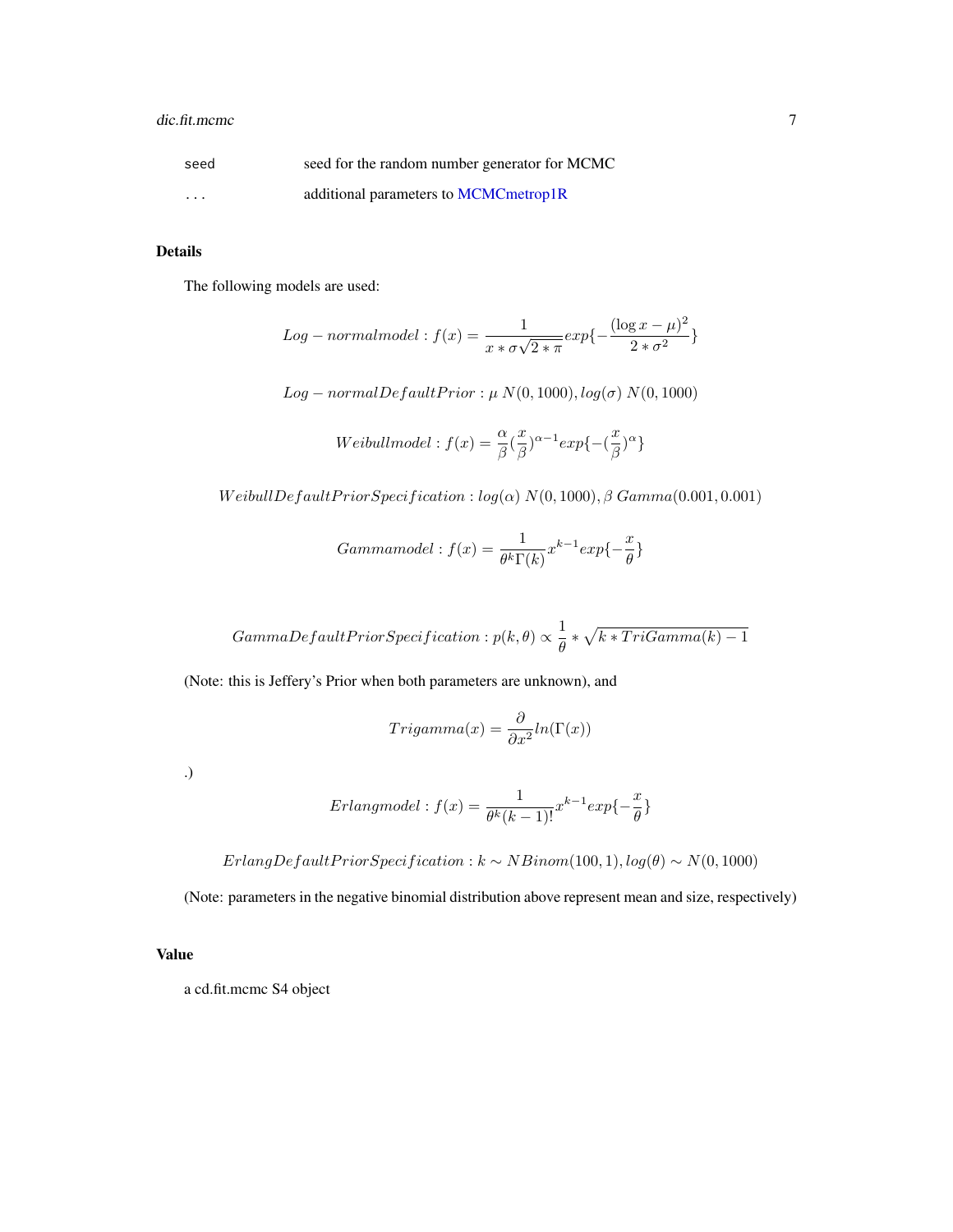<span id="page-7-0"></span>EMforCFR *A function to estimate the relative case fatality ratio when reporting rates are time-varying and deaths are lagged because of survival time.*

# Description

This function implements an EM algorithm to estimate the relative case fatality ratio between two groups when reporting rates are time-varying and deaths are lagged because of survival time.

# Usage

```
EMforCFR(assumed.nu, alpha.start.values, full.data, max.iter = 50,
  verb = FALSE, tol = 1e-10, SEM.var = TRUE)
```
#### Arguments

| assumed.nu         | a vector of probabilities corresponding to the survival distribution, i.e. nu[i]=Pr(surviving<br>i days I fatal case)                                                                                     |
|--------------------|-----------------------------------------------------------------------------------------------------------------------------------------------------------------------------------------------------------|
| alpha.start.values |                                                                                                                                                                                                           |
|                    | a vector starting values for the reporting rate parameter of the GLM model.<br>This must have length which corresponds to one less than the number of unique<br>integer values of full.dat[,"new.times"]. |
| full.data          | A matrix of observed data. See description below.                                                                                                                                                         |
| max.iter           | The maximum number of iterations for the EM algorithm and the accompanying<br>SEM algorithm (if used).                                                                                                    |
| verb               | An indicator for whether the function should print results as it runs.                                                                                                                                    |
| tol                | A tolerance to use to test for convergence of the EM algorithm.                                                                                                                                           |
| SEM. var           | If TRUE, the SEM algorithm will be run in addition to the EM algorithm to<br>calculate the variance of the parameter estimates.                                                                           |

# Details

The data matrix full.data must have the following columns:

grp a 1 or a 2 indicating which of the two groups, j, the observation is for.

new.times an integer value representing the time, t, of observation.

- R the count of recovered cases with onset at time t in group j.
- D the count of deaths which occurred at time t in groupo j (note that these deaths did not have disease onset at time t but rather died at time t).
- N the total cases at t, j, or the sum of R and D columns.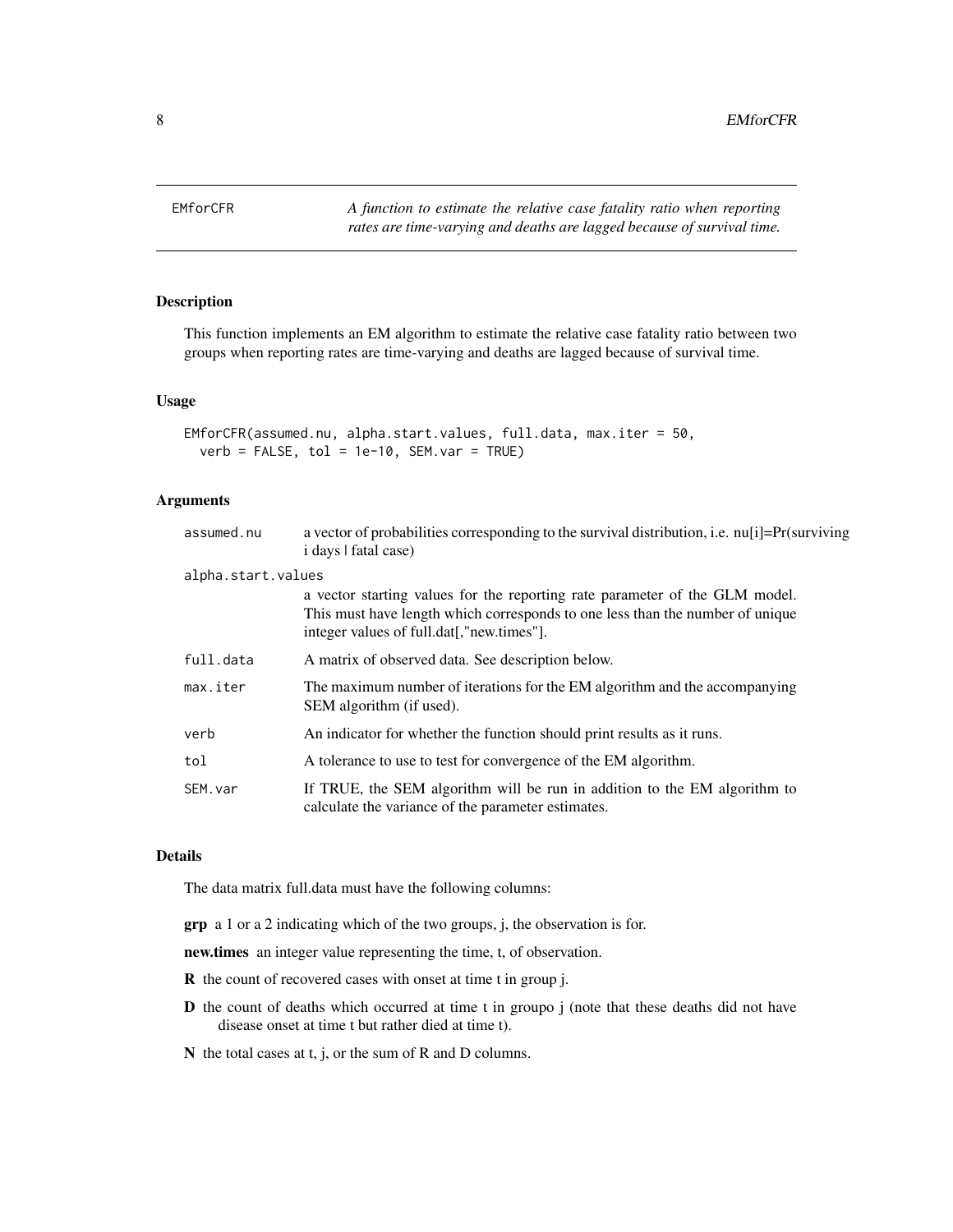#### EMforCFR 9

## Value

A list with the following elements

- naive.rel.cfr the naive estimate of the relative case fatality ratio
- glm.rel.cfr the reporting-rate-adjusted estimate of the relative case fatality ratio
- EM.rel.cfr the lag-adjusted estimate of the relative case fatality ratio
- **EM.re.cfr.var** the variance for the log-scale lag-adjusted estimator taken from the final M-step
- EM.rel.cfr.var.SEM the Supplemented EM algorithm variance for the log-scale lag-adjusted estimator
- **EM.rel.cfr.chain** a vector of the EM algorithm iterates of the lag-adjusted relative CFR estimates
- EMiter the number of iterations needed for the EM algorithm to converge
- EMconv indicator for convergence of the EM algorithm. 0 indicates all parameters converged within max.iter iterations. 1 indicates that the estimate of the relative case fatality ratio converged but other did not. 2 indicates that the relative case fatality ratio did not converge.
- SEMconv indicator for convergence of SEM algorithm. Same scheme as EMconv.
- ests the coefficient estimates for the model
- ests.chain a matrix with all of the coefficient estimates, at each EM iteration
- DM the DM matrix from the SEM algorithm
- **DMiter** a vector showing how many iterations it took for the variance component to converge in the SEM algorithm

# Examples

## This is code from the CFR vignette provided in the documentation.

```
data(simulated.outbreak.deaths)
min.cases <- 10
N.1 <- simulated.outbreak.deaths[1:60, "N"]
N.2 <- simulated.outbreak.deaths[61:120, "N"]
first.t <- min(which(N.1 > min.class & N.2 > min.cs)last.t \leq max(which(N.1 > min.cases & N.2 > min.cases))
idx.for.Estep <- first.t:last.t
new.times <- 1:length(idx.for.Estep)
simulated.outbreak.deaths <- cbind(simulated.outbreak.deaths, new.times = NA)
simulated.outbreak.deaths[c(idx.for.Estep, idx.for.Estep + 60), "new.times"] <- rep(new.times, + 2)
assumed.nu = c(0, 0.3, 0.4, 0.3)alpha.start \leq rep(0, 22)
## caution! this next line may take several minutes (5-10, depanding on
## the speed of your machine) to run.
## Not run: cfr.ests <- EMforCFR(assumed.nu = assumed.nu,
                              alpha.start.values = alpha.start,
                              full.data = simulated.outbreak.deaths,
                              verb = FALSE,SEM.var = TRUE,
                              max.iter = 500,
```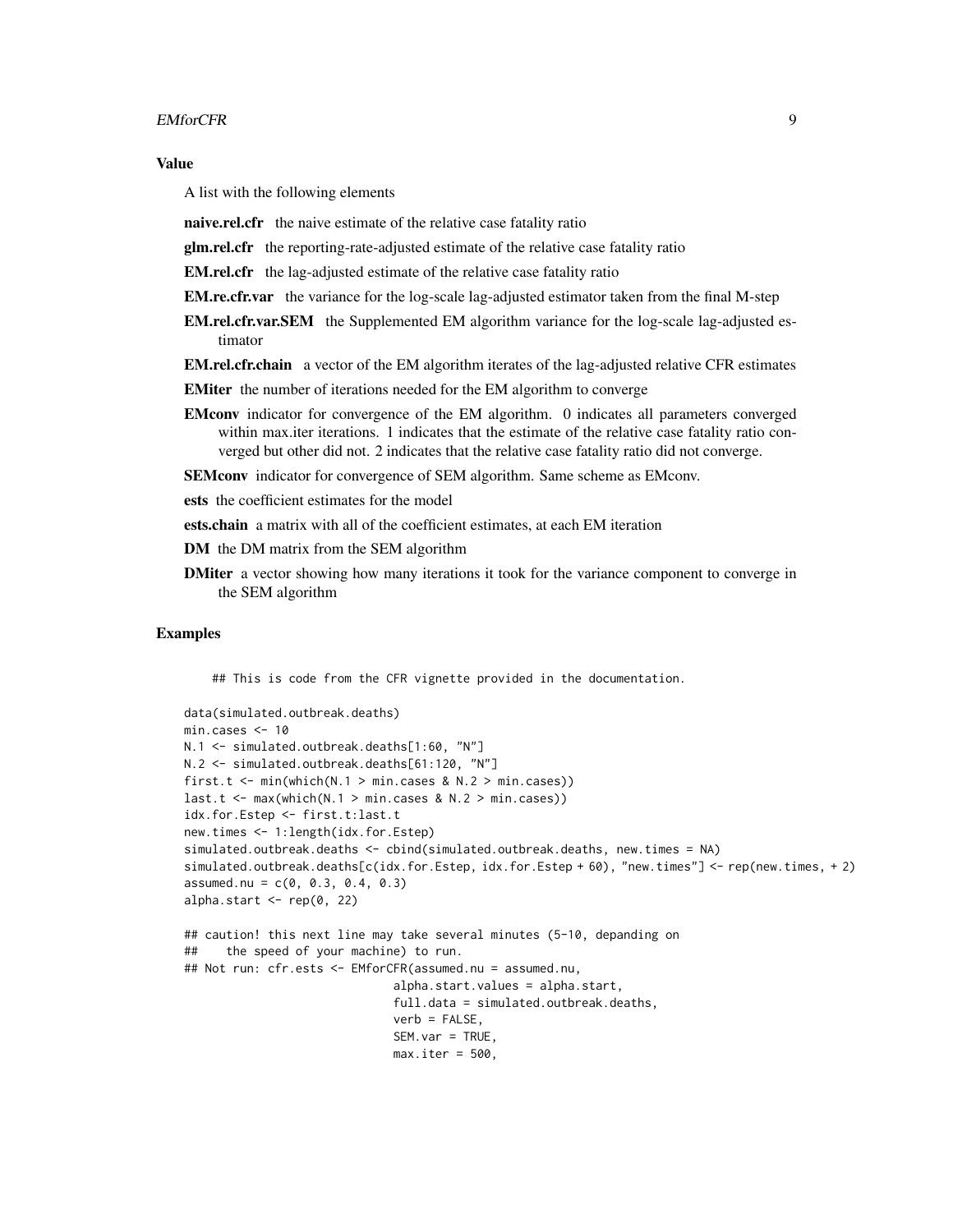```
tol = 1e-05
```
<span id="page-9-0"></span>## End(Not run)

exp.win.lengths *Exposure window lengths from an influenza outbreak at a NYC school*

#### Description

A numeric vector of exposure window lengths taken from a dataset of doubly interval-censored incubation period observations. All observations came from a NYC public school. The outbreak has been described in full in Lessler et al. (see citation below).

#### Usage

data(exp.win.lengths)

# Format

A numeric vector with 134 positive values. Each value represents an exposure window length from an observation of the incubation period for that individual. The exposure window length is the length of time during which exposure could have occurred. For example, if an individual could have been exposed anytime between 6am on Monday to 6am on Wednesday, her exposure window length would be 2 days.

#### Source

Lessler J et al. New England Journal of Medicine. Outbreak of 2009 Pandemic Influenza A (H1N1) at a New York City School. 2009. 361(27):2628-2636. [https://www.nejm.org/doi/full/10.](https://www.nejm.org/doi/full/10.1056/nejmoa0906089) [1056/nejmoa0906089](https://www.nejm.org/doi/full/10.1056/nejmoa0906089)

#### Examples

```
data(exp.win.lengths)
summary(exp.win.lengths)
hist(exp.win.lengths)
```
fluA.inc.per *Coarse incubation period data for influenza A*

# Description

These observations on the incubation period of influenza A come from a variety of sources, and were gathered for a literature review. They report doubly interval-censored, single interval-censored or exact observations for the incubation period.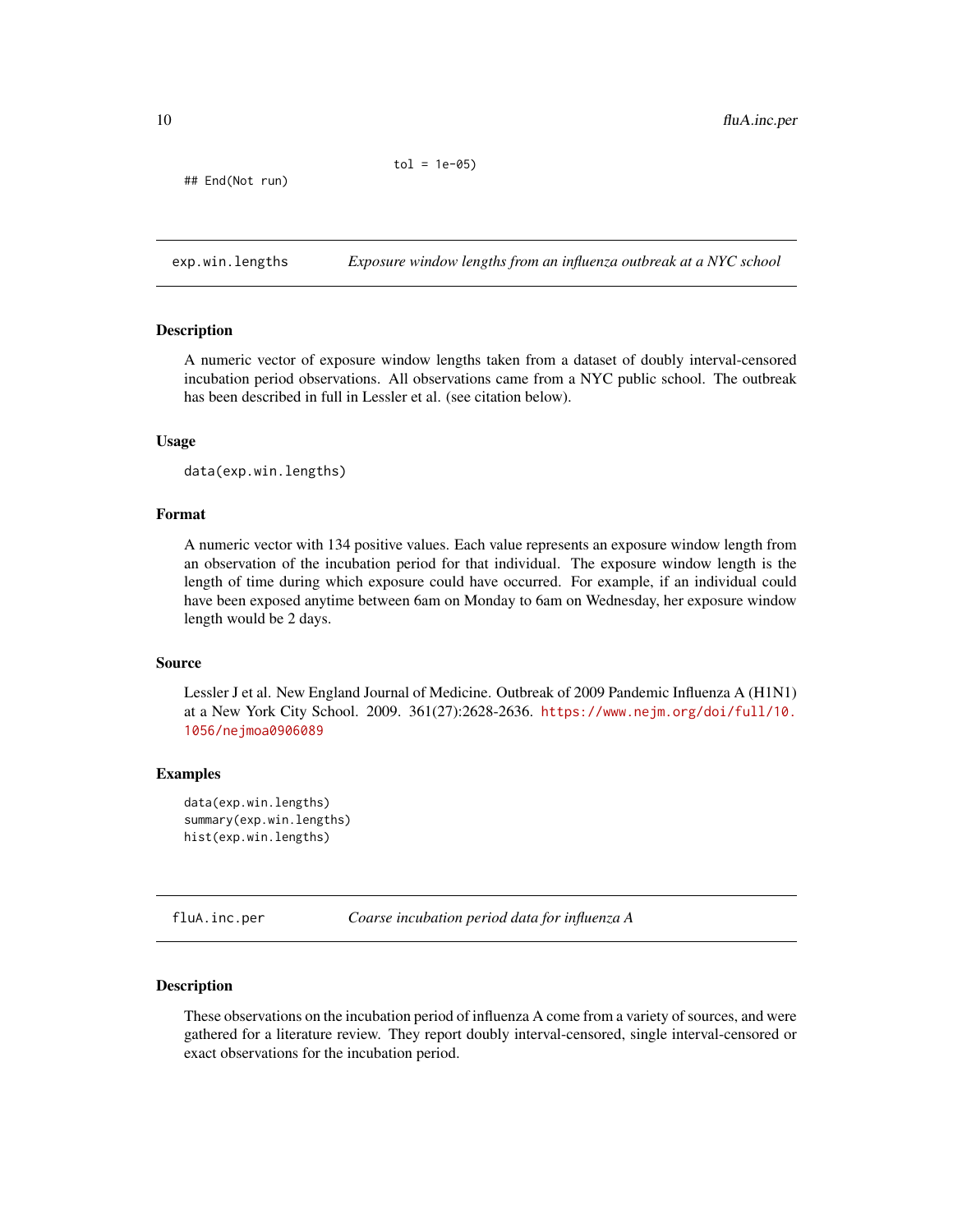<span id="page-10-0"></span>get.obs.type 11

#### Usage

data(fluA.inc.per)

#### Format

A data frame with 151 observations on the following 7 variables.

author the name of the primary author for the source of the observation

year the year of the study which is the source of the observation

- EL the earliest possible time of infection
- ER the latest possible time of infection
- SL the earliest possible time of symptom onset
- SR the latest possible time of symptom onset
- type an indicator of the type of observation: 0 for doubly interval-censored, 1 for single-interval censored, 2 for exact

#### Source

Lessler J, Reich NG, Brookmeyer R, Perl TM, Nelson KE, Cummings DAT. (2009) A systematic review of the incubation periods of acute respiratory viral infections. Lancet Infectious Diseases. 9(5):291-300.

# Examples

data(fluA.inc.per) head(fluA.inc.per)

get.obs.type *Tries to guess the observation types (SIC, DIC, or exact).*

#### Description

Tries to guess the observation types (SIC, DIC, or exact).

#### Usage

```
get.obs.type(dat)
```
#### Arguments

dat a matrix of data, similar to what needs to be passed to dic.fit().

# Value

vector of guessed types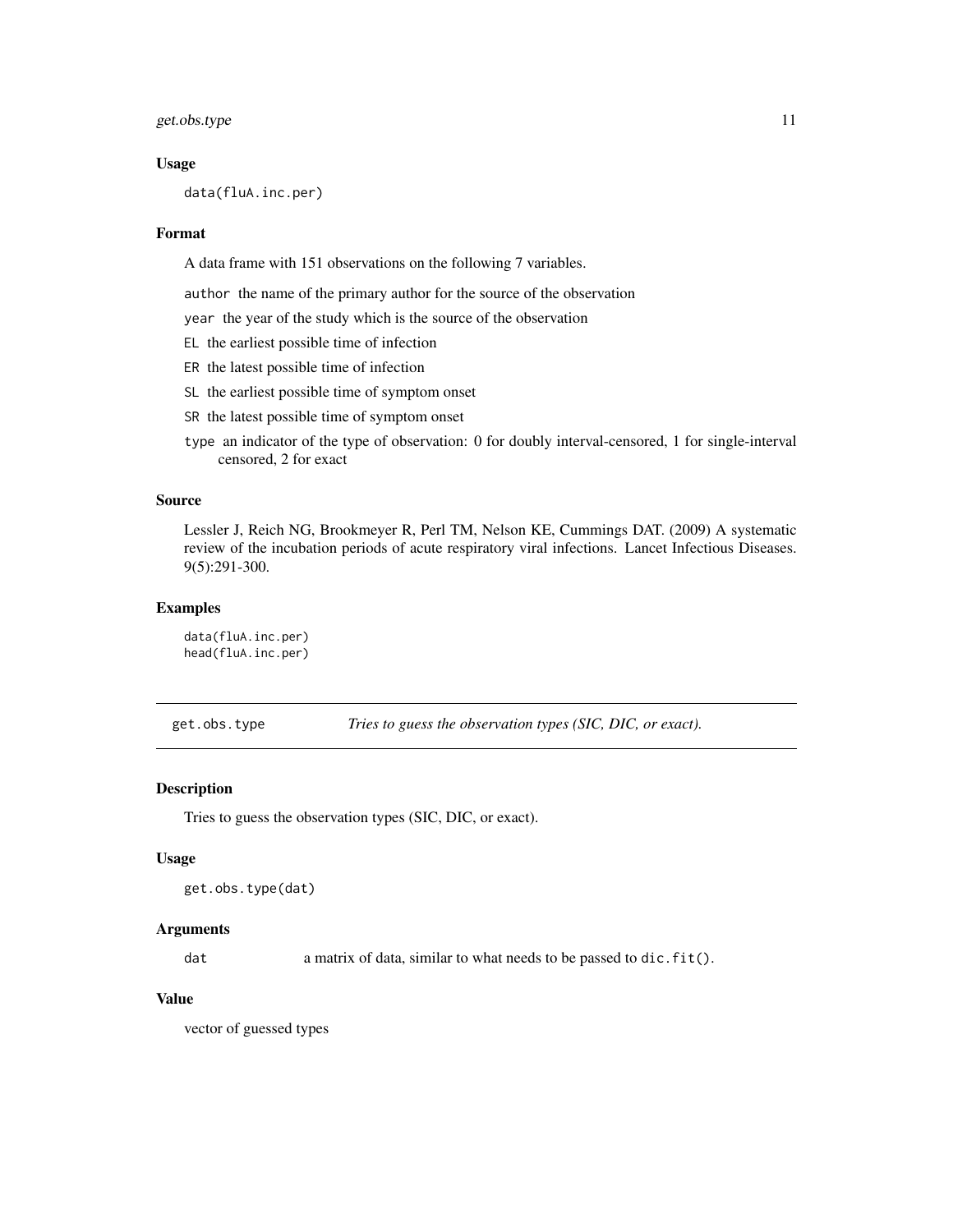<span id="page-11-0"></span>logLik,cd.fit-method *Get the log-likelihood value of a* cd.fit *or* cd.fit.mcmc *object*

# Description

Get the log-likelihood value of a cd.fit or cd.fit.mcmc object

# Usage

```
## S4 method for signature 'cd.fit'
logLik(object)
```
#### Arguments

object A cd.fit or cd.fit.mcmc object.

## Value

log-likelihood value

| loglikhd | Negative log likelihood for a dataset of interval-censored data, given |
|----------|------------------------------------------------------------------------|
|          | <i>a distribution and its parameters.</i>                              |

#### Description

Negative log likelihood for a dataset of interval-censored data, given a distribution and its parameters.

# Usage

loglikhd(pars, dat, dist)

# Arguments

| pars | vector of the transformed (estimation scale) parameters |
|------|---------------------------------------------------------|
| dat  | a dataset, as in dic. fit                               |
| dist | a distribution, as in dic. fit                          |

# Details

This package uses two versions of each parameter, the estimation scale, or the scale that is used for numerical optimization, and the reporting scale, or the natural scale of the parameters. For all likelihood calculations, this loglikhd function expects parameters that are on the estimation scale, i.e. have range (−∞, ∞). Specifically, this translates into all parameters for all distributions being log-transformed except for the meanlog (i.e. "par1") for the log-normal distribution.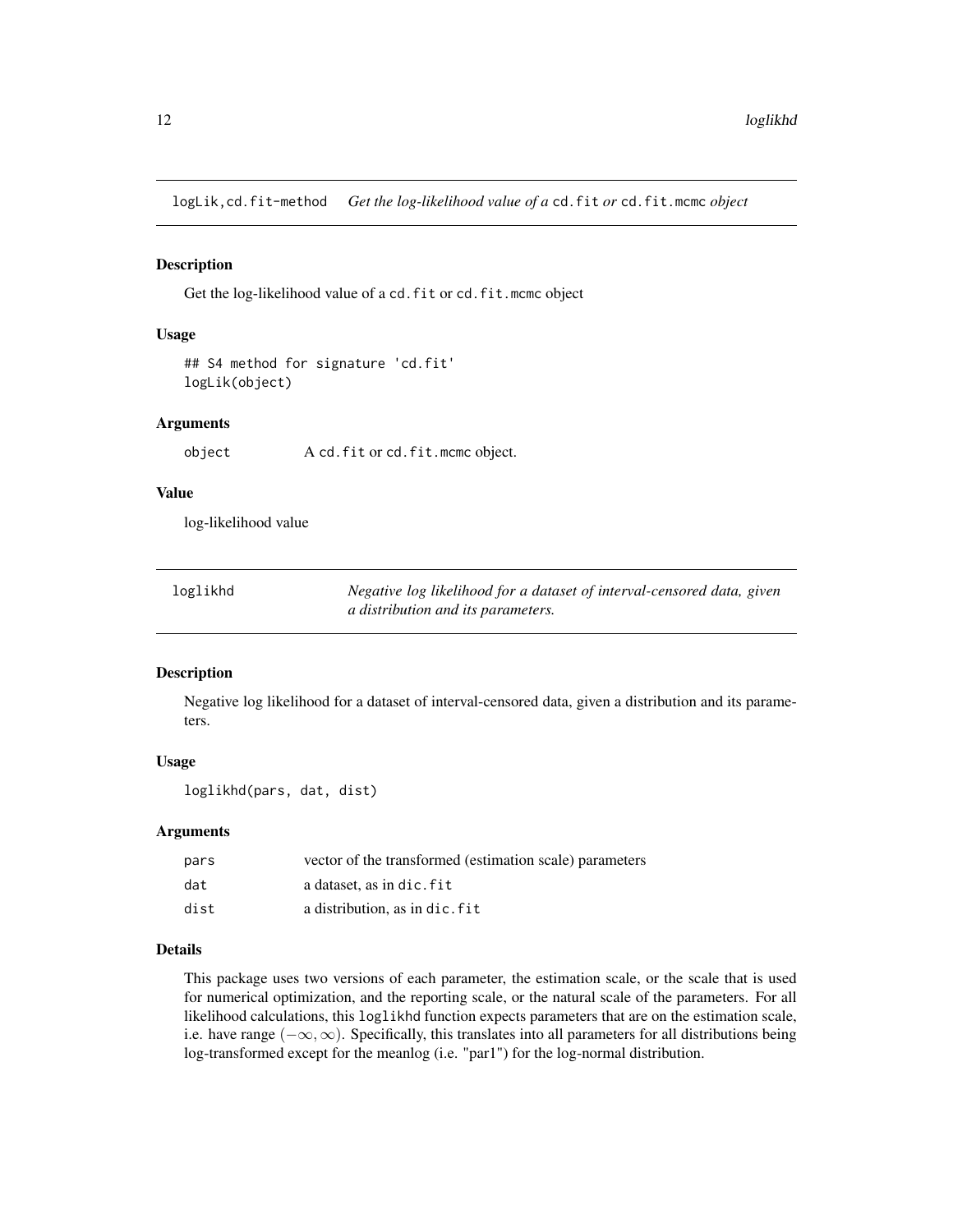# <span id="page-12-0"></span>mcmc.erlang 13

# Value

negative log-likelihood for a given dataset, parameters, and distribution.

mcmc.erlang *Does a metropolis hastings for the Erlang distribution*

# Description

Does a metropolis hastings for the Erlang distribution

# Usage

```
mcmc.erlang(
  dat,
  prior.par1,
  prior.par2,
  init.pars,
  verbose,
  burnin,
  n.samples,
  sds = c(1, 1)\mathcal{L}
```
# Arguments

| dat        | the data to fit                                                                                |
|------------|------------------------------------------------------------------------------------------------|
| prior.par1 | mean of priors. A negative binomial (for shape) and a normal for log(scale)                    |
| prior.par2 | dispersion parameters for priors, dispersion for negative binomial, log scale sd<br>for normal |
| init.pars  | the starting parameters on the reporting scale                                                 |
| verbose    | how often to print an update                                                                   |
| burnin     | how many burnin iterations to do                                                               |
| n.samples  | the number of samples to keep and report back                                                  |
| sds        | the standard deviations for the proposal distribution                                          |

# Value

a matrix of n.samples X 2 parameters, on the estimation scale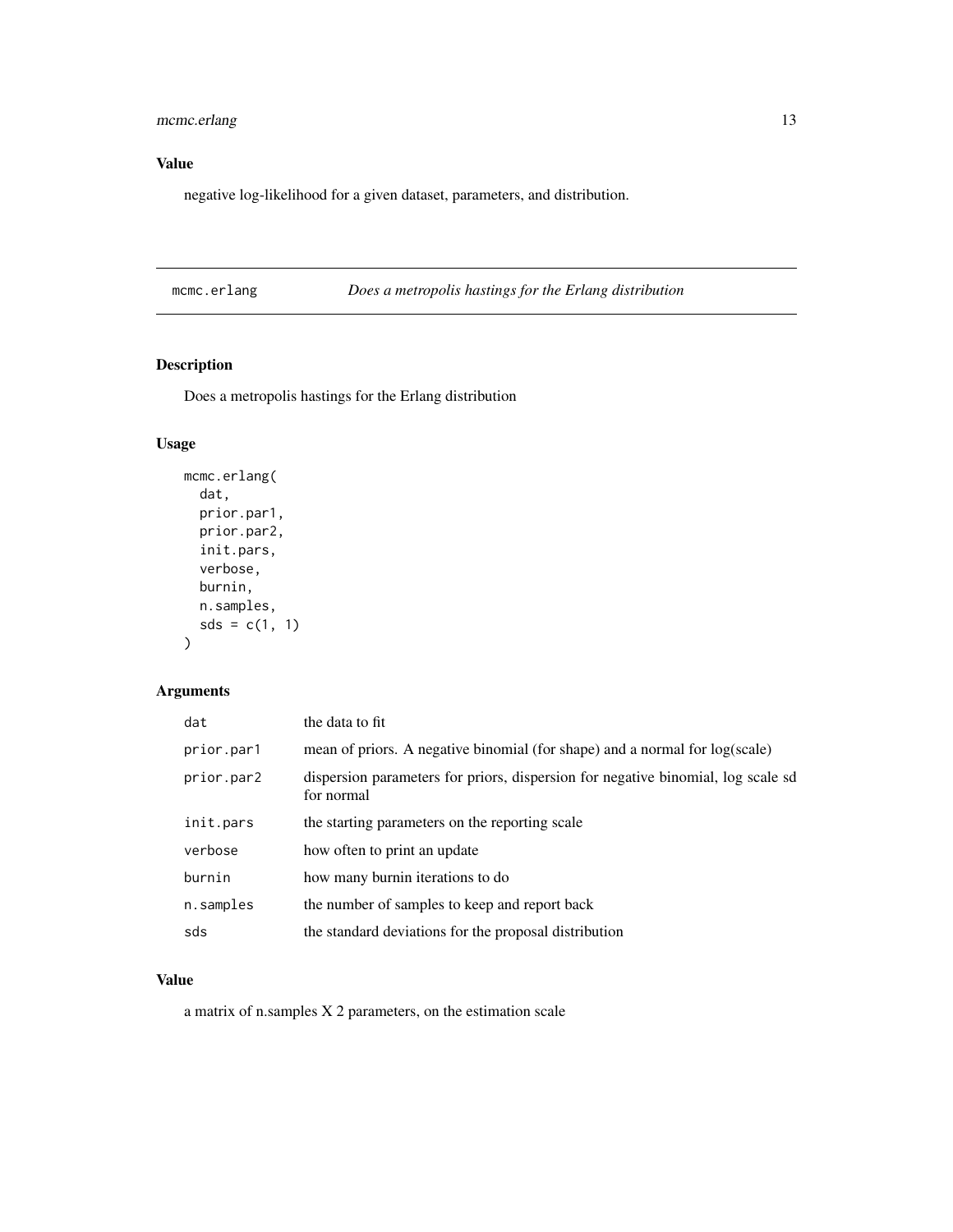<span id="page-13-0"></span>

# Description

posterior log likelihood function to pass to MCMCpack sampler

# Usage

```
mcmcpack.ll(pars, dat, prior.par1, prior.par2, dist)
```
# Arguments

| pars       | the parameters to calculate the II at                   |
|------------|---------------------------------------------------------|
| dat        | the date to base it on                                  |
| prior.par1 | first parameter of each prior                           |
| prior.par2 | second parameter of each prior                          |
| dist       | the distribution the likelihood is being calculated for |

# Value

the posterior log likelihood

| nycH1N1 | Incubation period data from New York City Public Schools, 2009 |  |  |  |
|---------|----------------------------------------------------------------|--|--|--|
|         | H1N1 influenza outbreak                                        |  |  |  |

#### Description

These observations on the incubation period of influenza A come from the investigation of the H1N1 outbreak in NYC schools in the spring of 2009. They report doubly interval-censored observations for the incubation period.

#### Usage

data(nycH1N1)

#### Format

A data frame with 134 observations on the following 5 variables.

- EL the earliest possible time of infection
- ER the latest possible time of infection
- SL the earliest possible time of symptom onset
- SR the latest possible time of symptom onset
- type an indicator of the type of observation: 0 for doubly interval-censored, 1 for single-interval censored, 2 for exact. All of these observations are doubly interval-censored.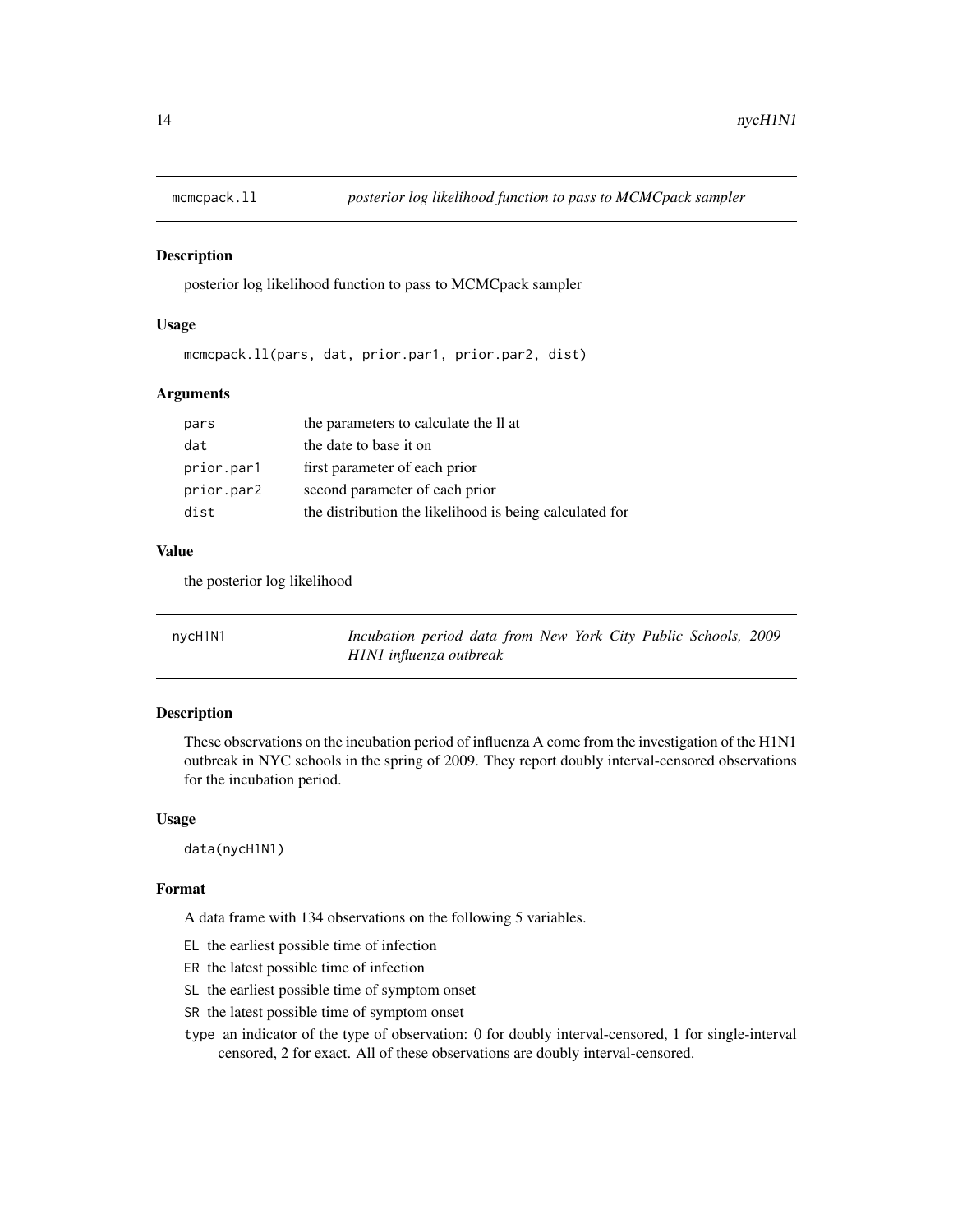# <span id="page-14-0"></span>pgammaOff1 15

#### Source

Lessler J, Reich NG, Cummings DAT and The DOHMH Swine Influenza Investigation Team. Outbreak of 2009 Pandemic Influenza A (H1N1) at a New York City School. New England Journal of Medicine. 2009. 361(27):2628-2636.

# Examples

data(nycH1N1) head(nycH1N1) ## Not run: dic.fit(nycH1N1)

| pgammaOff1 | Function that calculates pgamma with a offset of $I$ (i.e., $I$ is equivalent |
|------------|-------------------------------------------------------------------------------|
|            | to $\theta$ )                                                                 |

# Description

Function that calculates pgamma with a offset of 1 (i.e., 1 is equivalent to 0)

# Usage

 $pgammaOff1(x, replace0 = FALSE, ...)$ 

# Arguments

| $\mathsf{x}$ | value to calculate pgamma at     |
|--------------|----------------------------------|
| replace0     | should we replace 0 with epsilon |
| .            | other parameters to pgamma       |

#### Value

pgamma offset

precision.simulation *Simulate incubation period analyses with coarse data*

# Description

These functions simulate coarse incubation period data sets and analyze them. The goal is for these simulations to provide evidence for how much information a given dataset contains about a characteristic of the incubation period distribution.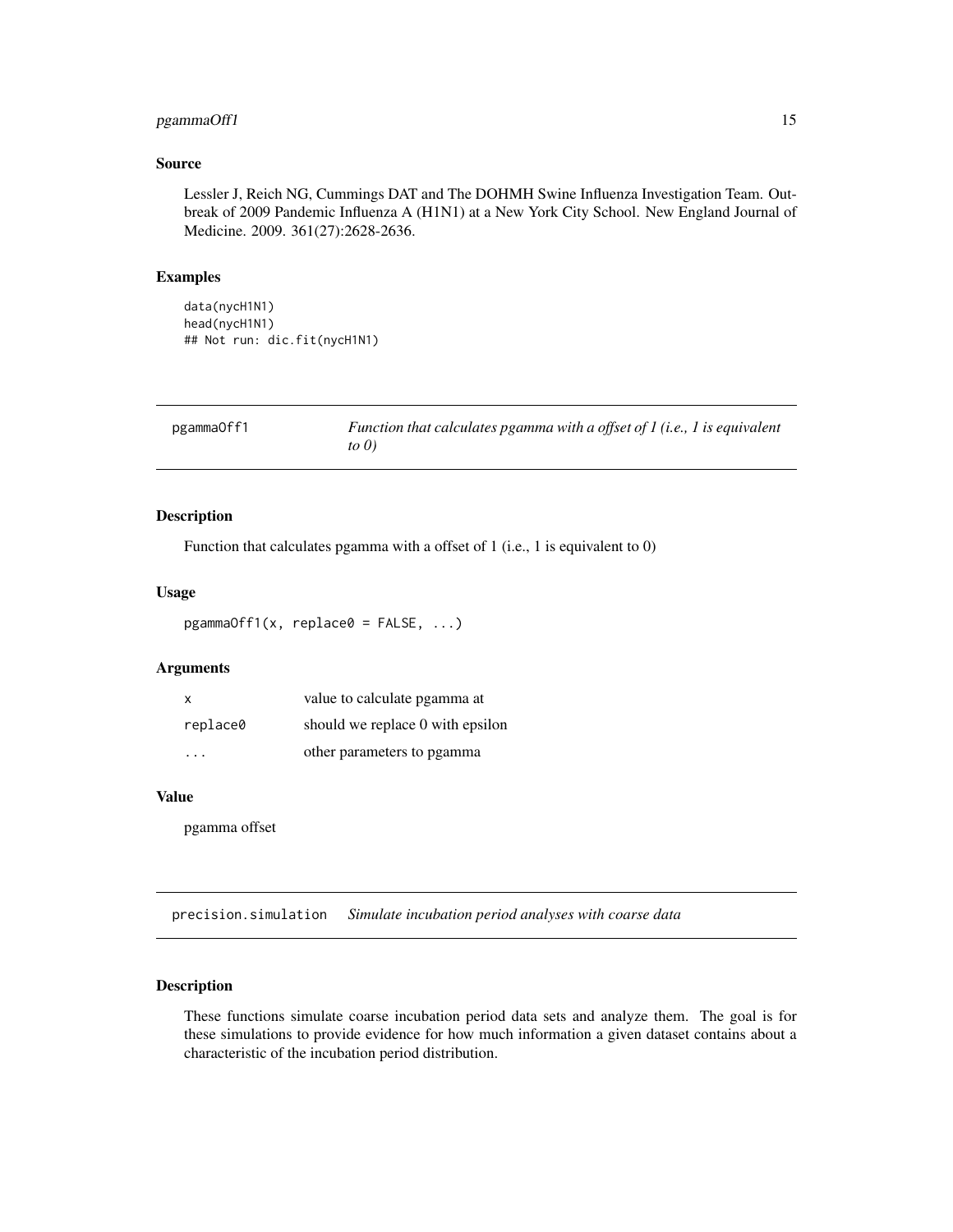# Usage

```
precision.simulation(
 N,
 med = 2,disp = 1.3,
 percentile = 0.5,
 nsim = 100,
 exact.data = FALSE,
 pct.type.A = 0.5,
 exp.win.dat = NULL,verb = FALSE\mathcal{L}precision.simulation.exact(N, med, disp, percentile, nsim, verb)
precision.simulation.coarse(
 N,
 med,
 disp,
 percentile,
 nsim,
 pct.type.A,
 exp.win.dat,
 verb
\mathcal{L}
```
generate.coarse.data(N, med, disp, pct.type.A, exp.win.dat)

# Arguments

| N           | Overall sample size for the datasets to be simulated.                                                                                                    |
|-------------|----------------------------------------------------------------------------------------------------------------------------------------------------------|
| med         | Median for the assumed log normal distribution of the incubation periods.                                                                                |
| disp        | Dispersion for the assumed log normal distribution of the incubation periods.                                                                            |
| percentile  | Percentile of the incubation period distribution which we want to estimate.                                                                              |
| nsim        | Number of datasets to analyze in the simulation.                                                                                                         |
| exact.data  | Either TRUE/FALSE. Incidates whether the data generated should be coarsened<br>at all. If TRUE, pct.type.A and exp.win.dat are ignored.                  |
| pct.type.A  | Percent of the N observations that are assumed to be type A data. If $N^*$ pct. type. A<br>is not an integer, it will be rounded to the nearest integer. |
| exp.win.dat | A vector of exposure window lengths. Defaults to the observed window lengths<br>from Lessler et al. (see below).                                         |
| verb        | If TRUE, a message with the system time and iteration number will be printed<br>ten times during the simulation run.                                     |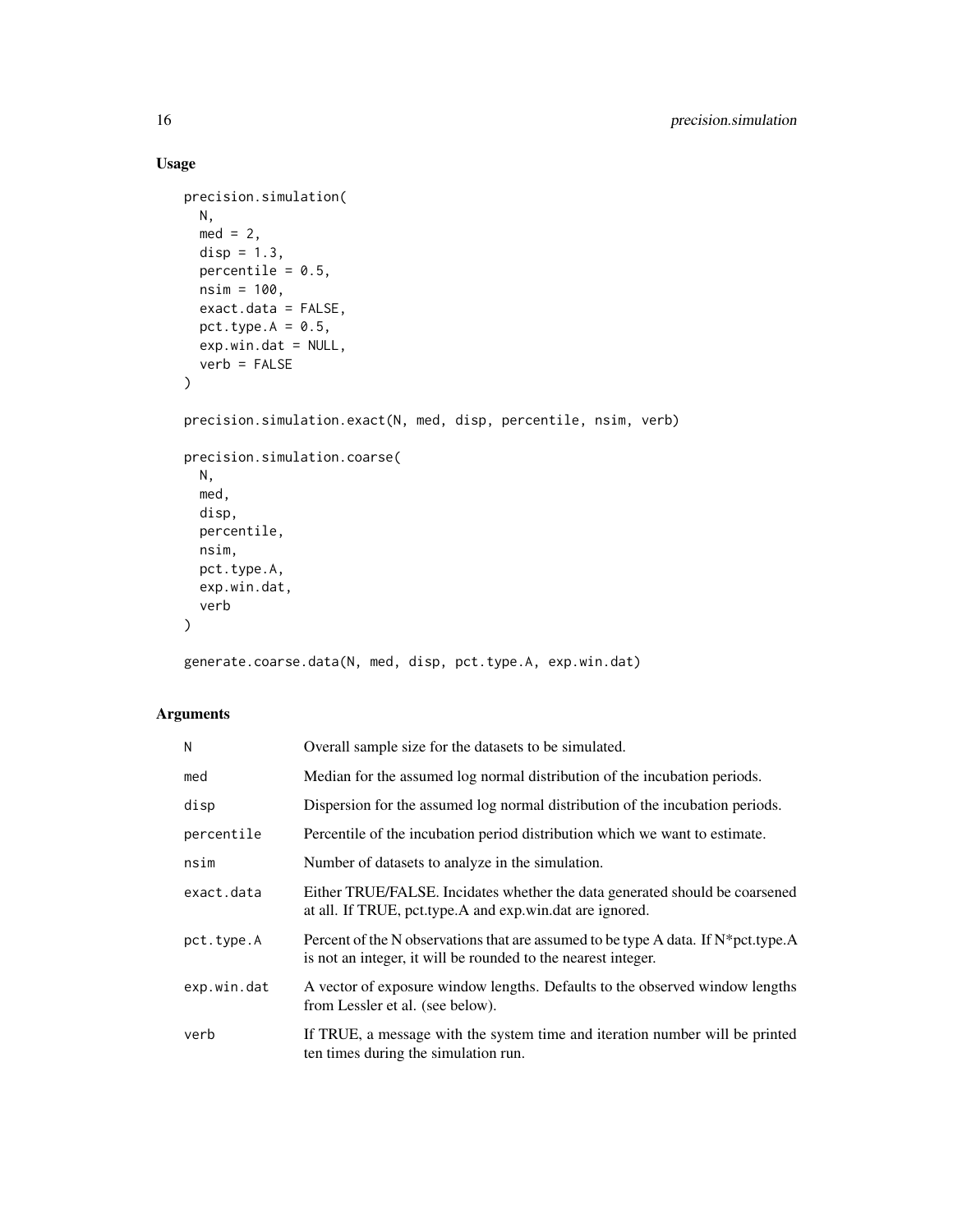#### <span id="page-16-0"></span>Value

The precision.simulation functions return a matrix with four columns and nsim rows. The "ests" column gives the estimated percentiles for the incubation period distribution. The "SE" column gives the standard error for the estimate. The "conv" column is 1 if the doubly interval-censored likelihood maximization converged. Otherwise, it is 0. The "bias" column gives the estimated percentile - true percentile. The generate.coarse.data function returns a matrix with data suitable for analysis by the dic. fit function.

simulated.outbreak.deaths

*Simulated case and death reports from a fictional outbreak*

# Description

This dataset provides reported counts of cases and deaths occurring at different time points across a simulated outbreak. Details of the data simulation algorithm are provided in the manuscript "Estimating case fatality ratios from infectious disease surveillance data" (Reich et al., under review, available upon request).

#### Usage

data(simulated.outbreak.deaths)

#### Format

time time, t, after start of outbreak

grp an categorical variable indicating membership in one of two groups of a covariate, j

R number of recovered cases reported at the given t and j

D number of deaths reported at the given t and j

N total number of cases and deaths reported at t and j, or D+R

#### Source

Reich NG, Lessler J, Cummings DAT, Brookmeyer R. Estimating case fatality ratios from infectious disease surveillance data. Biometrics. 2012. 68(2): 598-606.

## Examples

```
data(simulated.outbreak.deaths)
head(simulated.outbreak.deaths)
plot(simulated.outbreak.deaths[simulated.outbreak.deaths[,"grp"]==1,"D"], type="l")
```